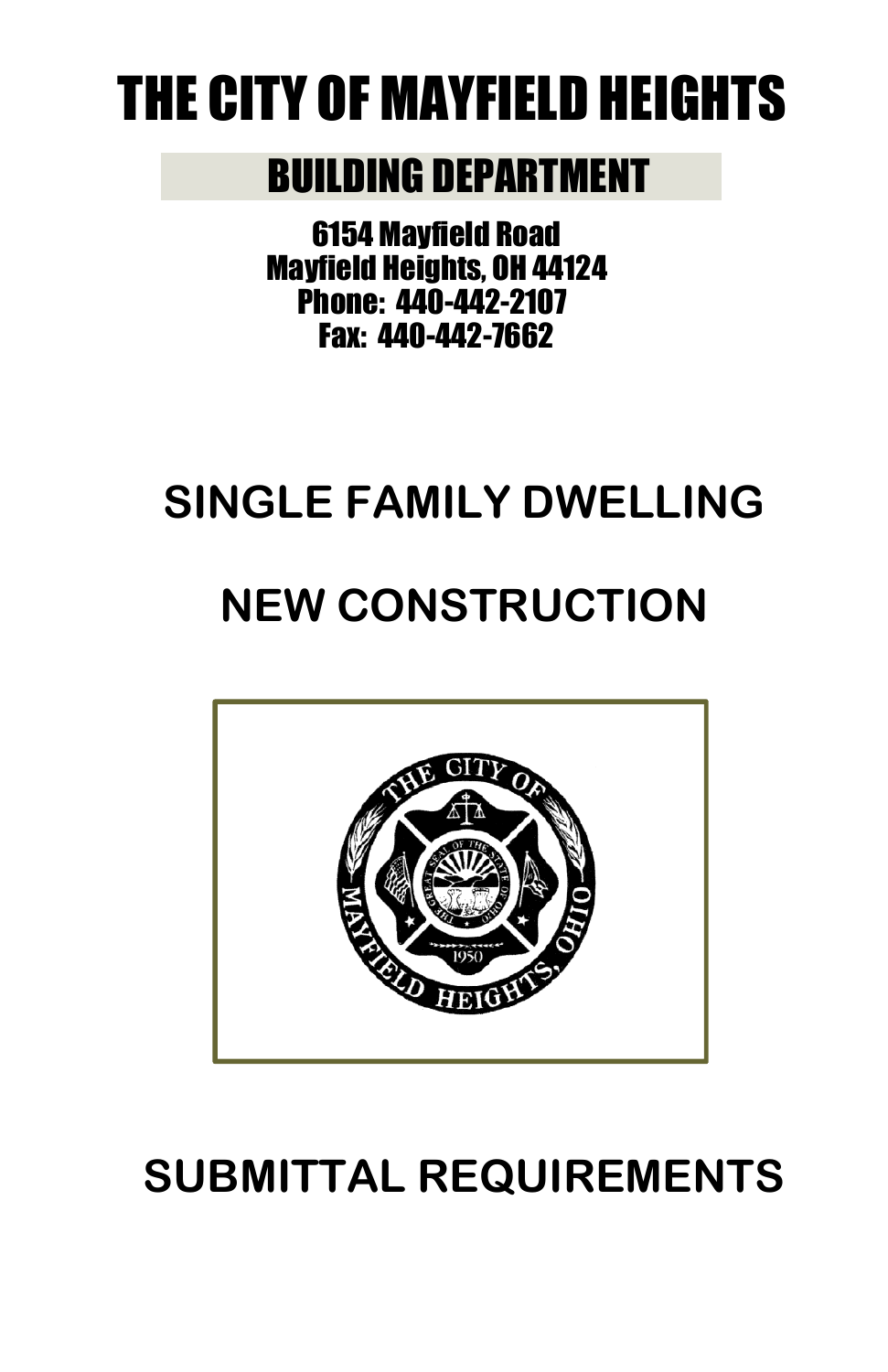Four (4) complete sets of drawings must be submitted for review by the Architectural Board of Review, City Engineer and Director of Building.

Construction drawings must be complete and include a topographic site plan (see engineering below), floor plans, wall sections, foundation, exterior elevations, electric diagram, plumbing diagram, wall section, roof plan and model energy compliance certificate (MEC check).



All submission documents must contain enough information to show that the proposed work will conform to the provisions of the Building & Zoning Code and all applicable laws, ordinances, rules and regulations.

All submissions **must** be drawn in a manner which clearly and accurately depicts the proposed work.

#### **ARCHITECTURAL BOARD OF REVIEW**



Any new construction must be approved by the Architectural Board of Review before a building permit can be issued. All plans will be reviewed by the Board for exterior aesthetics.

Specific submittal requirements, meeting dates and deadlines, sample drawings, and applications can be obtained in the Building Department or at [www.mayfieldheights.org](http://www.mayfieldheights.org/) Government; Boards and Commissions; Architectural Board of Review.

#### **ENGINEERING**

Engineering drawings (four copies) must be complete and include the following: location of dwelling and any accessory structures; property lines; yard drains; all setbacks; spot elevations and contour lines; first floor, basement and garage elevations; storm and sanitary sewer locations and service connections from the street to the house; water line location and service connection from the street to the house; type of surface materials (driveway, walks).

UTILITIES: be sure all utilities are installed per City, Utility Company and Sanitary Engineer Standards.



Inspections: the builder is responsible to call AECOM, Greg Cifra, P.E. 216-622-2346:

to verify the top of the footer *before* it's poured; to shoot the final grade *prior to* the issuance of a Certificate of Occupancy.

#### **ZONING CODE COMPLIANCE**

All setbacks, lot areas, floor area requirements, dependent upon the zoning district, must comply with the current City of Mayfield Heights zoning code. Specifics may be obtained in the Building Department or at [www.mayfieldheights.org](http://www.mayfieldheights.org/) Departments; Building; Codified Ordinances; Chapter 1159 & Section 1195.04.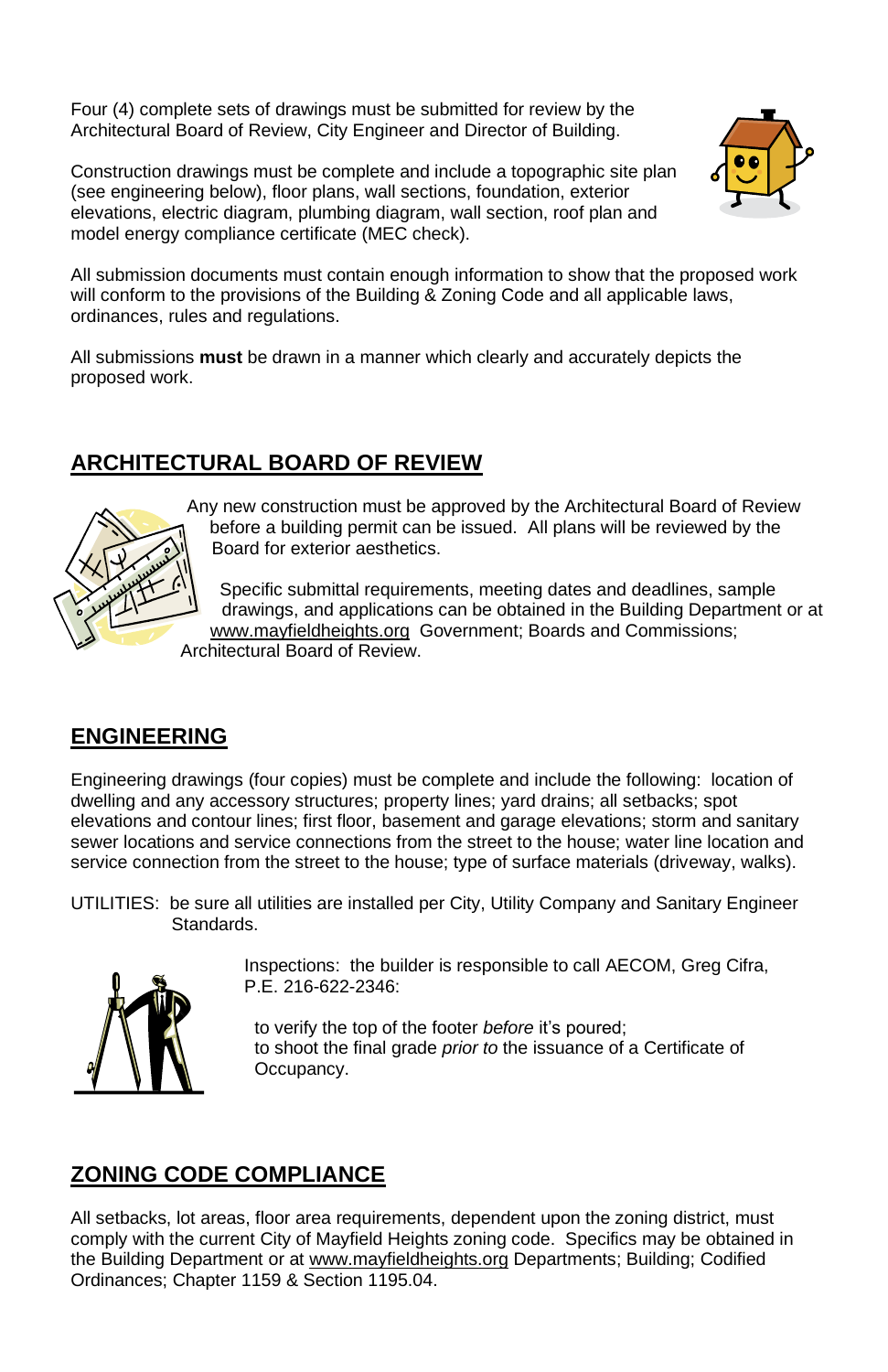#### **BUILDING CODE COMPLIANCE**

The four (4) sets of drawings submitted for the Architectural Board of Review will be reviewed by the Director of Building for building code compliance prior to the issuance of a building permit.

There is no fee for this review.

The following building codes have been adopted by the City: the current editions of the Residential Code of Ohio, Ohio Plumbing Code, and National Electrical Code. All drawings must be in compliance with the applicable building and zoning codes.

#### **PERMITS – CONTRACTOR REGISTRATIONS**



All contractors (general and subs) working on the job must hold a current registration with the City of Mayfield Heights.

> The general contractor is responsible to obtain a building permit. The building permit covers such things as foundation, concrete, shell construction, garage, and surfaces (driveways, private and public walks).

The building permit does not include mechanicals.

All mechanical contractors must obtain individual permits (electric, plumbing, sewer, hvac).

| FEES:                                                                                                                 |                                                                                                                                                                                          |  |
|-----------------------------------------------------------------------------------------------------------------------|------------------------------------------------------------------------------------------------------------------------------------------------------------------------------------------|--|
| Architectural Board of Review: \$50.00<br><b>Contractor Registration: \$100.00</b>                                    |                                                                                                                                                                                          |  |
| <b>Engineering Deposit: \$1,000.00</b>                                                                                | This is a deposit to cover the cost of all engineering services.<br>Remaining funds will be returned after the Certificate of<br>Occupancy is issued. Additional charges will be billed. |  |
| <b>New Single Family Cash Bond:</b> \$200.00; entire amount returned after the Certificate of Occupancy<br>is issued. |                                                                                                                                                                                          |  |
| <b>Building Permit:</b> \$100.00 base fee $+$ \$5 for each 100 sq. ft. of usable floor area in all stories $+$ 1%     |                                                                                                                                                                                          |  |
| <b>Electric-Plumbing-HVAC:</b> \$100.00 base fee $+$ \$5 per 100 sq. ft. or fraction thereof $+$ 1%                   |                                                                                                                                                                                          |  |
| <b>Storm Sewers:</b> \$25.25 (sanitary must be obtained from the Cuyahoga County Sanitary Engineer)                   |                                                                                                                                                                                          |  |
| Certificate of Occupancy: \$10.00                                                                                     |                                                                                                                                                                                          |  |
|                                                                                                                       |                                                                                                                                                                                          |  |